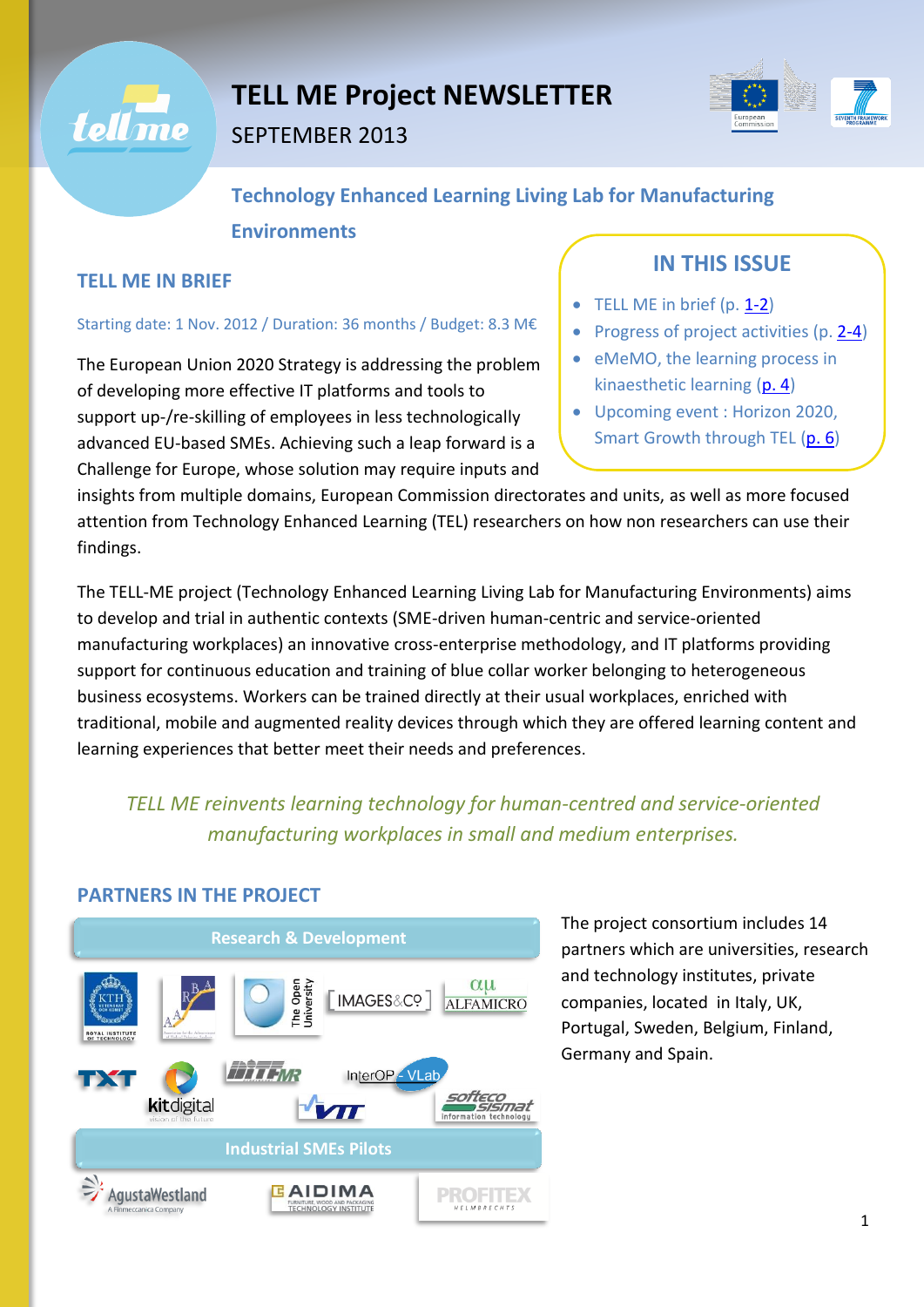

The experimentation in the project is carried out in Pilots in three Industrial SMEs:

### **Pilot in Mechanic Industry**



To implement the flow of competencies between large multinational OEMs in an advanced domain like helicopter manufacturing and small local enterprises in charge of very practical and specific tasks like maintenance and repair.



**Helicopter Maintenance:**  Support technicians making maintenance for the latest AW generation of helicopters

## **Pilot in Wood-furniture Industry**



To deal with special treatments and procedures to be followed when finishing furniture to be brought onto ships, in particular luxury ships and cruise ships, again using new materials and adopting innovative production techniques and processes.

**Furniture for Shipbuilding:** Support workers (designers, manufacturers) in companies to develop products with an optimum level of quality, sustainability & safety



## **Pilot in Textile Industry**

To address the problem faced by blue collar workers in the textile industry when they need to master more and more demanding constraints and requirements regarding quality inspection and make-up of the textile materials.



**Textile Quality Inspection**  testing of textiles used in a very broad range of applications by non-high qualified personnel

### **PROGRESS OF PROJECT ACTIVITIES**

## <span id="page-1-0"></span>**Methodologies for Living Lab Learning, Life Long Learning, Social Learning & TELL ME Methodology**

Europe desperately needs increased support for 'Learning By Experience' and for collecting and using evidence for associated experience effects. Technology-enhanced learning is an enabler in Europe's search for surer ways to increase the competitiveness and job-creating potential of its knowledge-based manufacturing industries.

Learning by experience relates to areas such as value-adding refinements to manufacturing processes (as in the end-of-shift team-review sessions that Toyota is famous for); refinements to the process of conducting those review sessions and the process of learning from them (i.e., 'getting better at getting better'); sharing experiences across a supply chain or a Living Lab (vicarious learning by experience); and making learning by experience part of lifelong learning and peer-to-peer learning at the workplace and in informal networks.

TELL-ME's learning methodologies support learning by experience in the following way:

- On a Management level: To find cost-effective ways to use TEL and Learning By Experience methodologies to satisfy the known and likely future requirements of operational managers and training managers in manufacturing industry, regarding the knowledge, skill and safety aspects of how their blue-collar workers add value for their employers.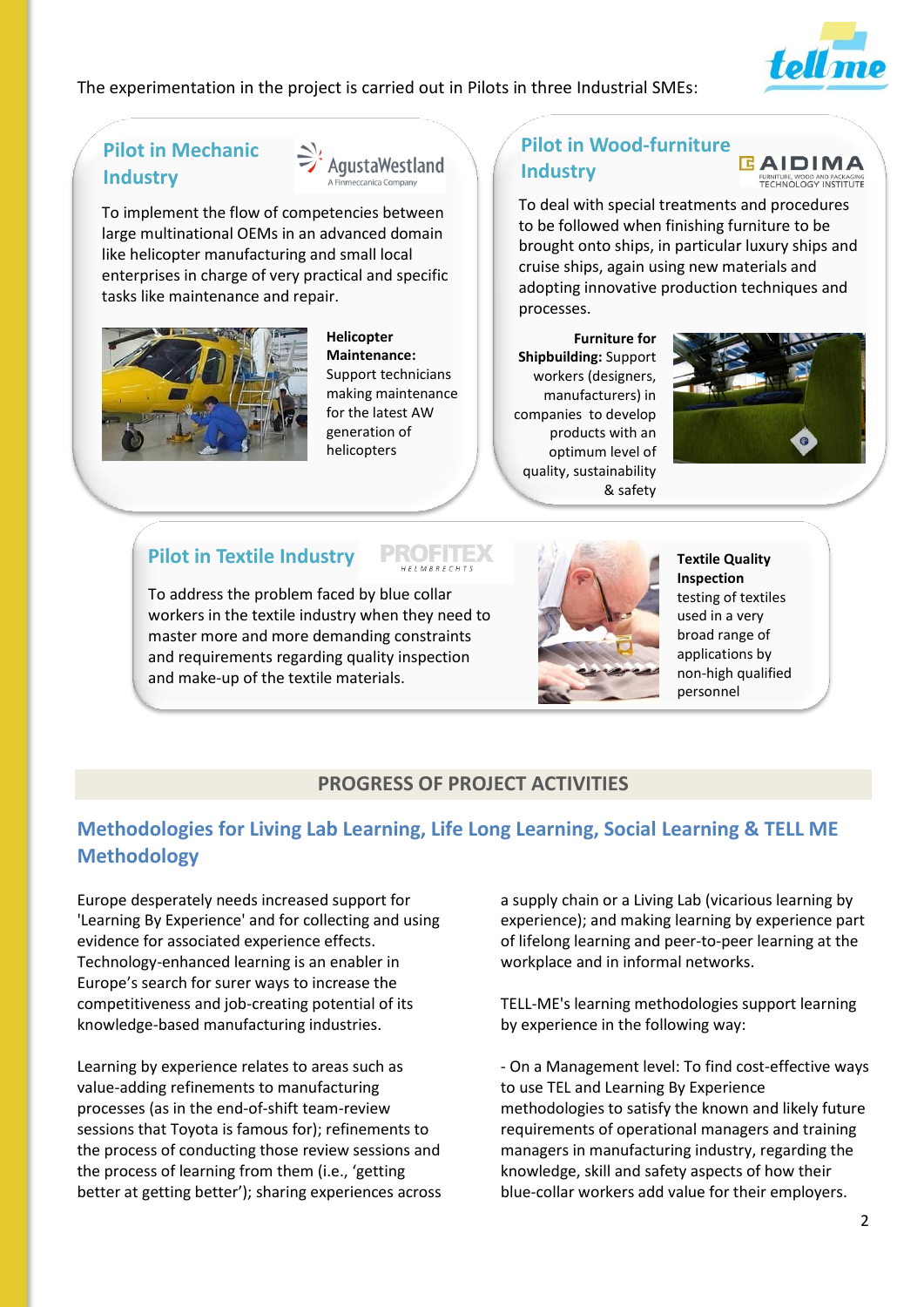- On a Living Lab level: To use TEL to raise the competitiveness of a Living Lab and to refine and enhance the contributions that TEL makes to a Living Lab, especially by developing local versions of generalized Learning By Experience methods, so that all blue-collar workers in a Lab can play a part in enhancing their own organisation's knowledge and skills and can learn how to help to increase its 'competitive edge'

(e.g., by adjusting to changes introduced by their management that involve incremental and/or radical innovation).

The TELL-ME learning methodology provides:

**(1) A sourcing methodology** for finding or devising next-generation training solutions for manufacturing, especially for blue-collar workers, and including TEL-based improvements upon or

reinventions of classic ways of training blue-collar factory workers;



#### **(2) A benchmarking methodology** to compare

classic and next-generation training for manufacturing (on such measures as time to become competent, long-term recall of training, maximum productivity achievable with a specific level of quality, time to spot and remedy mistakes, costs, stress);

**(3) A transforming methodology**, to reduce or eliminate the effort needed to modify a training solution that was developed for other purposes (e.g., outside manufacturing or for a different type of manufacturing), to suit local circumstances or changes in training needs

More detail: download the deliverable D1.2 [here](http://www.tellme-ip.eu/public-material/deliverables/d1.2-methodologies-for-living-lab-learning-life-long-learning-social-learning-tell-me-methodology-issue-1/at_download/file)

#### **User Scenarios, System Requirements and Generalisation**

The first task in the work package for "User Requirements and Business Validation" focused on analysing the work environments and the blue collar worker's tasks at the three pilot partners, as well as on gathering special necessities, e.g. from a motivational and regulative point of view.

Typical work situations were worked up as storyboards with both an "as is" version and a "to be" version. For the TEL platform to be developed, the consortium derived in a first step specific requirements from these analysis results. Then, they generalised these special requirements in a second step.

Afterwards, these generalised requirements were grouped by actor and by application system cope. As methodological requirements, the consortium identified top level learning challenges and mapped them to the pilot partner's requirements and storyboards. The identified requirements guide the IT architecture and service development. Also the storyboards are inspiring the development of the project assessment methodology.

### **Business Economic Impact, STEEP sustainability, Open Innovation & Creativity Assessment Methods**

Evaluation and impact assessment play an important though complex role in TELL ME, partly due to the scope and objectives of the project and the TELL ME system. In addition, however, both of the project's key components – technology-based enhancements to systems for learning on the one hand and manufacturing on the other – are themselves undergoing significant transformations. Work to date has:

- a) defined a general framework for evaluation and impact assessment in TELL ME, and
- b) identified in the ECOGRAI method and the STEEP approach the key tools and methodologies that can be applied to the context of TELL ME in order to measure results and impacts.

TELL ME is in fact pioneering a concept in which learning experiences are directly shaped by both immediate and long-term conditions and requirements at the workplace and in the industry. The prospects for adaptation of the evaluation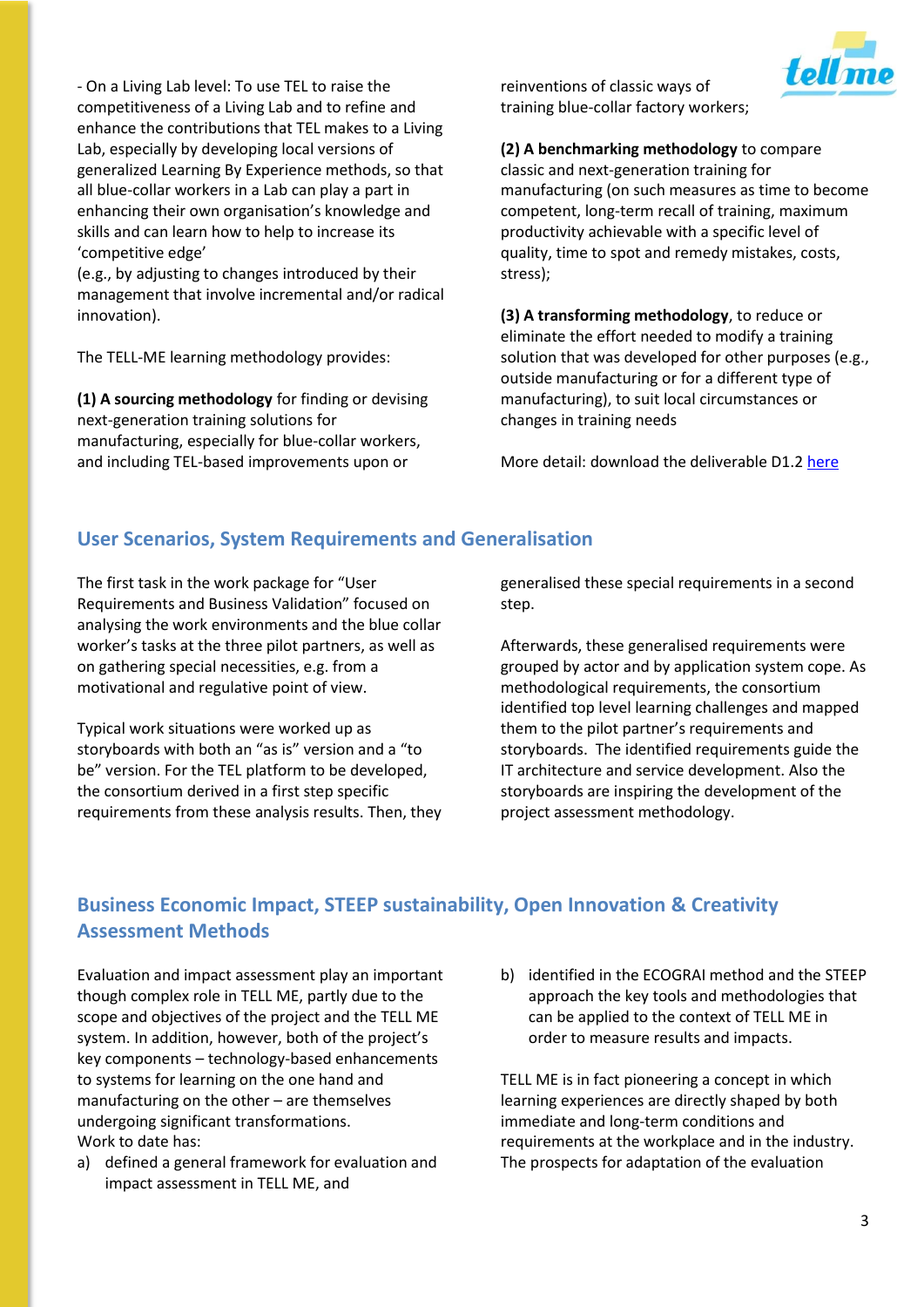methods to that situation appear to be confirmed by the preliminary analyses that have been carried out.

The next steps involve the definition of the operational strategy for the evaluation and impact assessment methods and tools, using the Living Lab approach and governance framework as the means to integrate and enhance the two methodologies in order to define a common, actionable set of indicators.

This work will require direct



exploration of the tensions that can arise in defining conflicting goals due to different actors, different time frames, or different strategies. The introduction of the Living Lab approach as a method for resolving tensions in a 'win-win' governance framework appears well suited to reach this objective, in addition to defining the methods to promote and assess open innovation and creativity.

#### **TELL ME Architecture**

One important achievement reached during the first months is the definition of the interim version of the TELLME Architecture. This is a result of a shared work between the scientific and technical project partners: the former group provided excellent suggestions and guidelines and the latter designed the detailed technical architecture, harmonizing the scientific recommendations with the most advanced State of the Art technologies available on the shelf in the market.

Conceptually the architecture is based on three layers. In the top layer a smart and interactive Graphic User Interface (GUI) supporting the user during the job in the workplace monitoring him/her and suggesting learning paths. A set of engines complement the user interaction level providing the GUI with the ability to display different kinds of learning contents (video, audio, interactive pictures, lessons, etc.).

The lower layer of the architecture is composed of a set of interconnected repositories providing the information necessary for the composition of the customized and context-based learning material to be submitted to the user; examples of such contents are: static profile information, dynamic context information, atomic learning material, etc.

In between the presentation and the storage layers, is the middleware one that provides all the services in order to manage contents, create lessons paths, monitor and store user sessions, etc. This level is based on a set of off-the-shelf middleware such as a BPEL engine, an Enterprise Service Bus (ESB), a rule engine and an identity server.

The different pieces of the architecture will be implemented by month 12 and integrated with each other by project month 15, so creating the first prototype of the TELLME system to be used and evaluated by end-users in their pilots.

#### <span id="page-3-0"></span>**eMeMO, the learning process in kinaesthetic learning**

We are all familiar with the performance differences between a skilled driver (who drives safely and smoothly without thinking) and a novice driver (who is hesitant, error-prone and struggles with each element of their driving). Our experience of learning such skills is that it takes many hours of practice. This is today's norm in training blue-collar workers in manufacturing: they become highly skilled at tasks that involve a mix of action and thinking, but it can take a lot of time to reach the level of competence that adds a lot of value for their employer, for example raises their competitiveness to global levels.

What does global competence look like, in terms of operating factory equipment? An example is a gymnast-like performance: it embodies smoothness, precision and speed, with a minimum of errors and wasted effort, and with low-strain movements. People with that level of skill seem almost instinctive in their reactions, not appearing to pause to think about what to do next. Many SMEs find it hard to recruit such skilled workers, and find it difficult to afford to train their own staff to full mastery.

We believe that most businesses would benefit from being able to widen the competence of their bluecollar workers so that they could handle a wider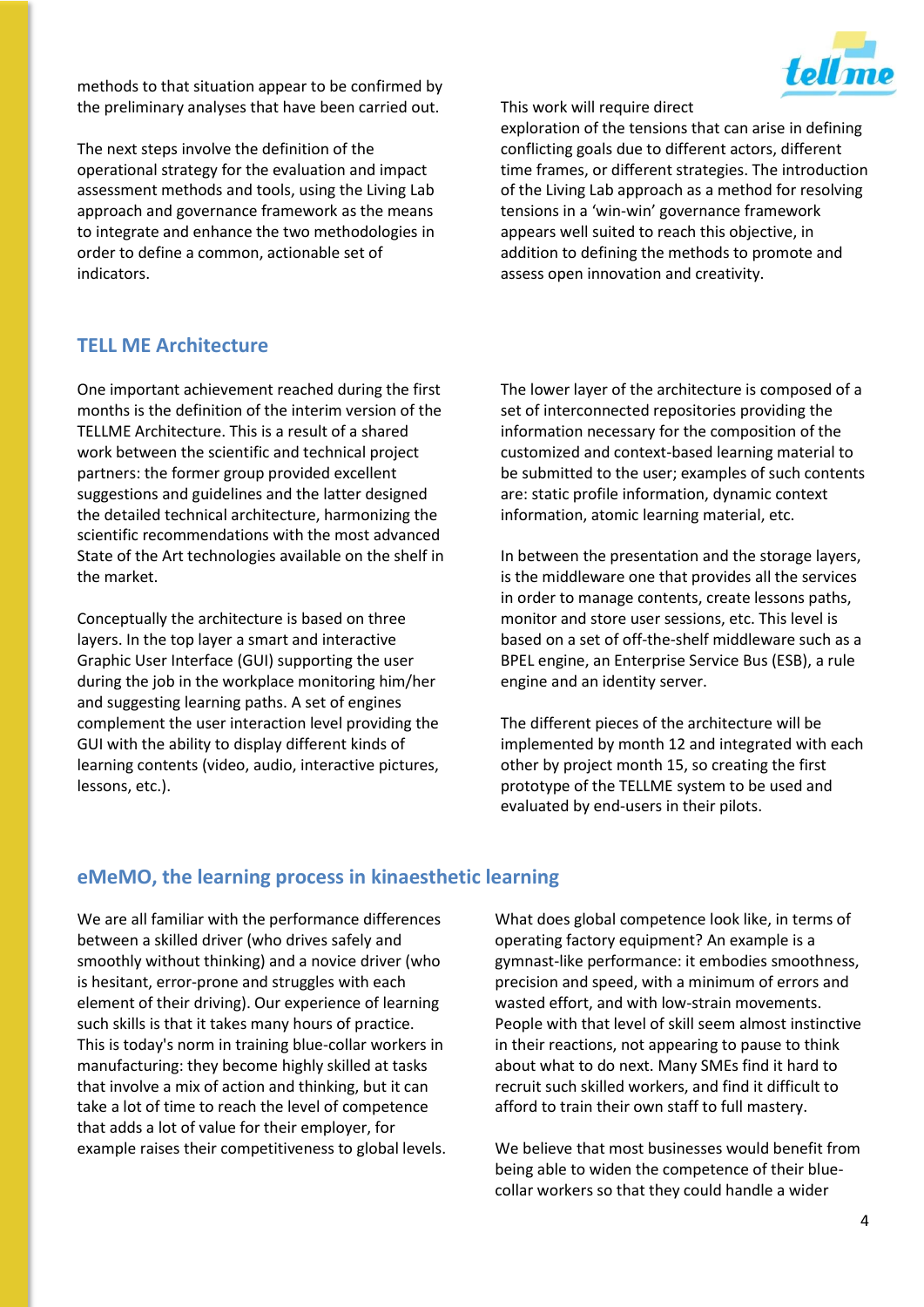range of tasks, at mastery levels of performance. This would be particularly valuable for SMEs who currently cannot afford to train to a high level. The challenge we set ourselves is to empower all companies, but especially SMEs, to train with less effort, at less cost and in a shorter time.

Our current approach is novel, and so we are refining it and testing it in multiple contexts and industries.

At the heart of our approach is a learning process with five steps:

Enquire > Mix > Experience > Match > Optimise Our acronym for this is eMeMO, pronounced M M O.

The eMeMO steps are particularly appropriate for people who are "do-ers". This includes operators of factory equipment, whose work typically involves some mix of physical actions and mental judgements, with a mix of fast and slow steps, repeated with a cycle time that may range from seconds to hours. The blue-collar combination of physical actions and mental judgements calls for a mix of different types and locations of learning: some have called this "body-and-brain", others call it "kinaesthetic learning" or "tactile learning".

Whatever name is given to it, this kind of learning takes place by realisation through doing (holding, moving, carrying out each step in a process), while undertaking a relevant action in parallel (say, watching a demonstration), rather than by thinking before initiating action.

An example is a dancing class. An effective way for novices to learn the steps in a new dance routine is to first engage their mind (by paying close attention to watching a skilled person - the instructor - dance a part of the routine that is short enough to be recalled from short-term memory, then immediately to try that routine oneself or with a partner, so that they can "learn to feel the action in their body". For novices, this engagement of body, visual system and mind leads to faster and surer learning than learning in other ways, for example from lectures or videos of dancing.

The five steps enter into this as follows:

**Step 1** (Enquire) provides tools for the worker or the SME to find out what it would help them to know (meaning new manufacturing processes and

associated skills), if they are to adapt to meet new challenges and then compete effectively; also, what relevant training resources they can get access to.

**Step 2** (Mix) helps them to choose an appropriate sub-set of the training resources available to them, then to combine those resources in sequences that suit the specific training needs that face them. This may include use of some sub-activities or resources in parallel, as in "look at the demonstration – at the same time, imagine how you would do it" and then "try it  $-$  at the same time, reflect on which steps you need to practice"). Some of these activities require the involvement of

others such as helpers, supervisors, or a helpful community. Others require short-term access to scarce resources (such as simulators). For this, the initial resource capacity is determined and corresponding performance targets are set.

**Step 3** (Experience) gives the learner the actual training experience.

**Step 4** (Match) uses data on the engagement of learners with the training experiences, to make adjustments to each trainee's set of experiences, to increase their engagement in activities. Typically, this involves comparing the behaviour of the 'apprentice' with the behaviour the 'master' has specified when providing the learning resource.

If the required skill level is achieved, the learner advances to the next (learning) job.

If, however, the behaviour is not within the intended boundaries, the worker or their supervisor may decide to repeat the action cycle in order to improve performance.

In these cases, the cause of the poor performance may be found in lacking motivation or in lacking training. If it looks, however, like the required boundaries are not set right and behaviour is not improvable, it is necessary to select a different mix of materials and steps, or even to re-think the nature and size of the learning steps/tasks, so that learners can succeed in acquiring and improving their skills.

**Step 5** (Optimise) allows for experimentation with new parameters for steps 2-4, seeking to increase the engagement and to drive up performance and reduce the time needed to reach a given level of skill.